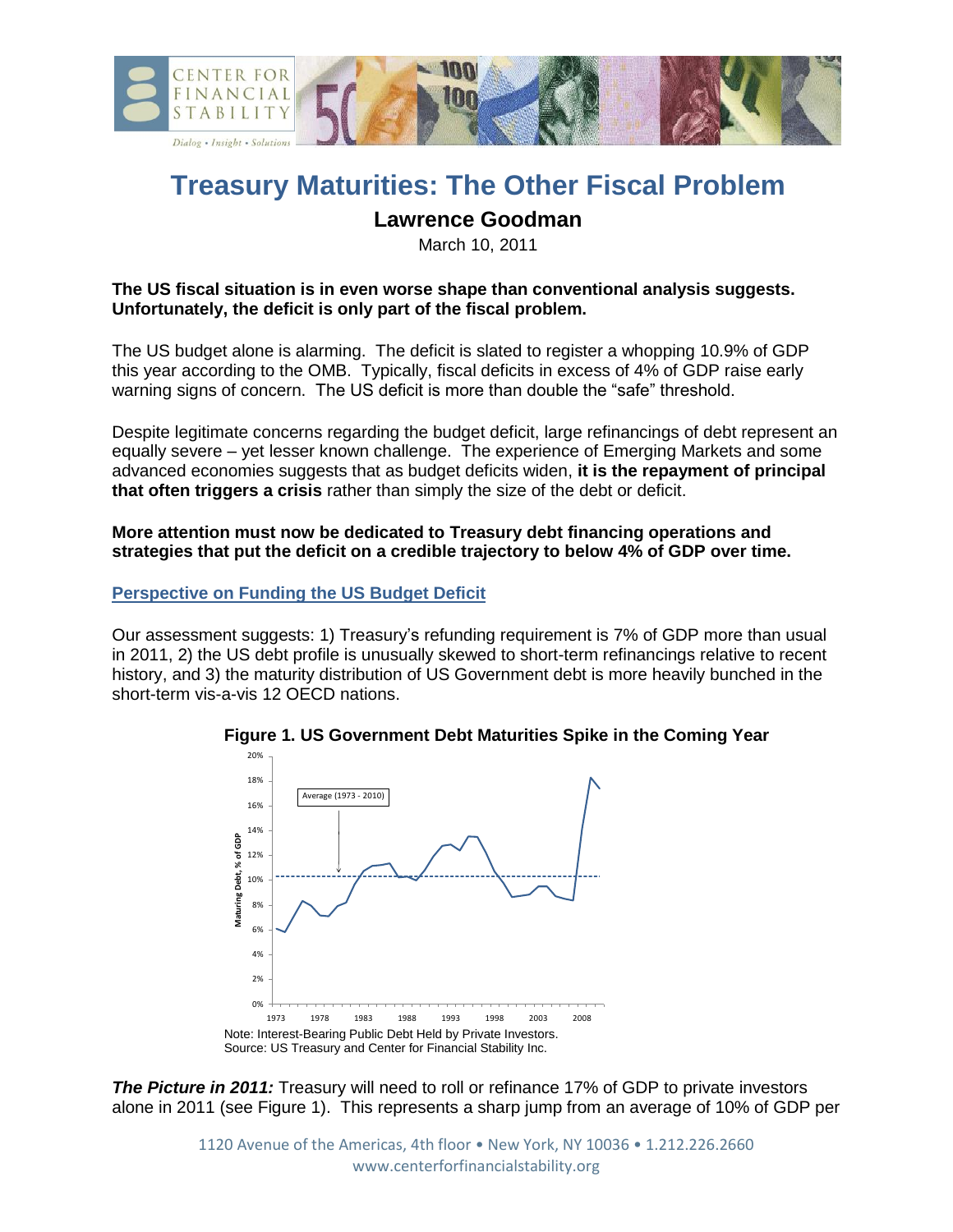

year between 1973 and 2008. So, Treasury will now need to tap domestic and international capital markets for 7% of GDP more than was normally the case. **This is an enormous jump in the US Government's reliance on capital markets. In order to keep the financing requirement constant, officials would need to either cut spending by 26% or boost revenues by 42%.** Budget revenues and expenses represent 16.6% and 26.3% of GDP, respectively.

The jump in recent funding requirements is even slightly higher relative to the average between 2000 and 2007, when maturing debt was only 9% of GDP per year.

*Now versus Post World War II:* Many cite the Post World War II period as evidence that the US economy can thrive despite unusually high levels of Government debt. This would be a mistake.



**Figure 2. Dangerous Debt Maturity Profile: Today versus 1946**

Source: US Treasury and Center for Financial Stability Inc.

Although the US exited World War II with substantial debts, Treasury employed a far more reasonable strategy by more evenly accessing funds across the yield curve (see Figure 2). In 1946, only 41% of the total marketable debt held by private investors fell due over the next five years. Today, a stunning 71% of the total marketable debt held by private investors will need to be refunded in the next five years. Similarly, the debt distributed over the subsequent 25 years is a scant 29% at present relative to 59% in the immediate post War period.

*US Public Maturities versus OECD Member Nations:* The US public debt maturity profile also compares unfavorably relative to many OECD member nations. For example, the US Government debt funding needs over the next five years is the largest among 12 advanced economies. Likewise, the extension of maturing debt beyond 10 years is the lowest among evaluated Advanced Economies with the exception of Finland – which maintains roughly the same 9% of total obligations falling due.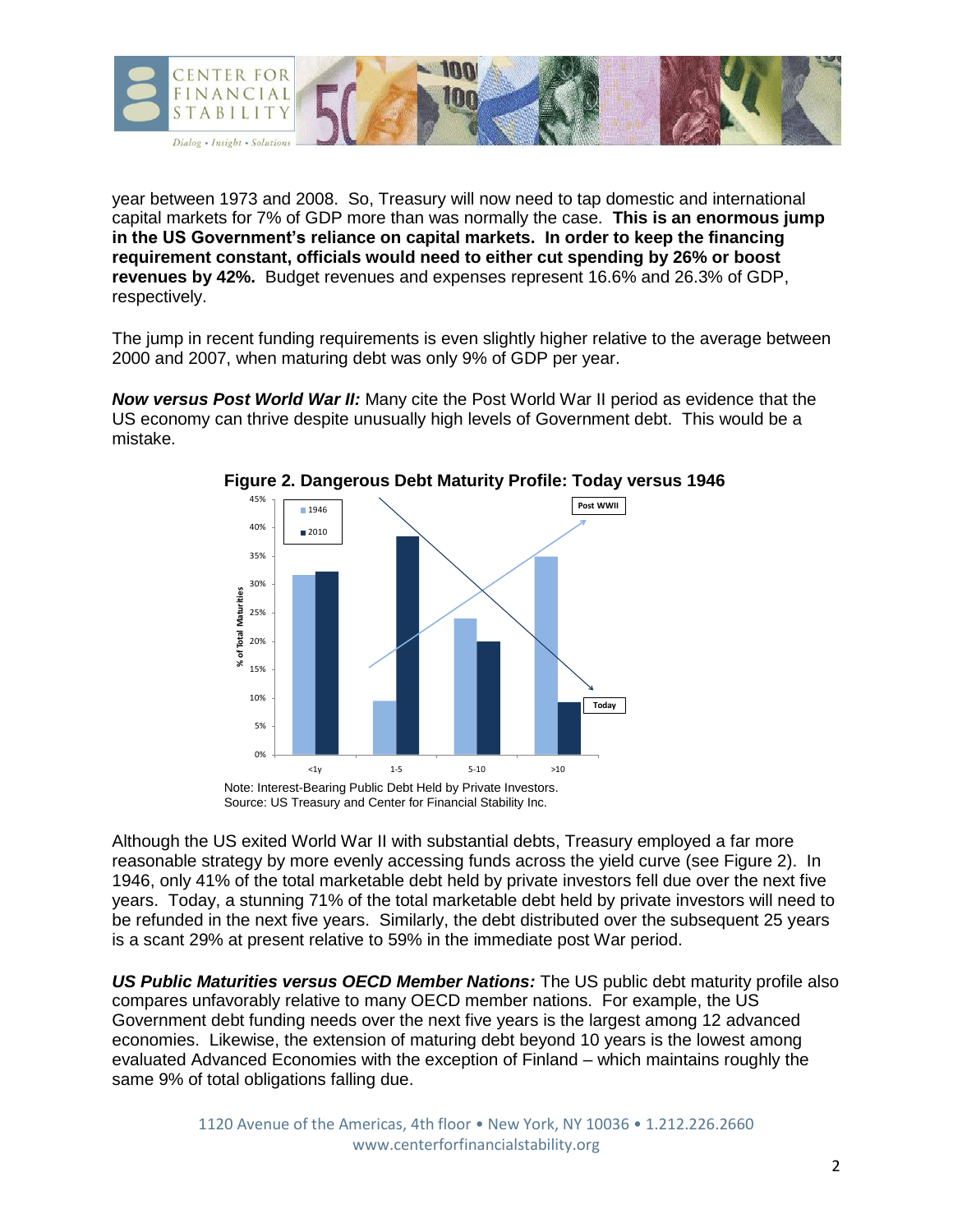

| 71% |     |     |
|-----|-----|-----|
|     |     |     |
|     | 20% | 9%  |
| 66% | 3%  | 31% |
| 59% | 25% | 16% |
| 54% | 27% | 19% |
| 53% | 38% | 9%  |
| 51% | 30% | 18% |
| 49% | 29% | 23% |
| 46% | 27% | 26% |
| 45% | 26% | 29% |
| 41% | 24% | 35% |
| 40% | 36% | 23% |
| 39% | 41% | 21% |
| 36% | 47% | 19% |
|     |     | 21% |
|     | 49% | 31% |

#### **File Relative to Other Nations**

Source: US Treasury, Bloomberg, and Center for Financial Stability Inc.

# **Why fund short?**

At present, Treasury understandably favors funding the deficit with shorter-term maturing obligations. Short-term interest rates are negligible with the Federal Funds rate near zero. However, this can quickly change when the Fed exits its Quantitative Easing (QE) policy.<sup>1</sup> At that stage, rates will increase and Treasury will need to roll sizeable debts under substantially less favorable conditions. The present approach is short sighted and dangerous.

# **Conclusion**

 $\overline{\phantom{a}}$ 

*With unprecedentedly large refinancing requirements, the US Government is now more reliant than ever on domestic and international market participants.* **In order to maintain** and bolster the confidence of financial markets, officials must:

- Reduce the near-term budget deficit by a minimum of the \$61 billion (a scant 0.4% of GDP) proposed by House Republicans. The Democratic alternative cut of less than \$5 billion is rounding error on over \$2.2 trillion in planned spending.
- Prioritize a bipartisan program to put the budget deficit on a long-term path toward sustainable levels, below 4% of GDP. The President's "National Commission on Fiscal Responsibility and Reform" or "Bowles-Simpson" is a good start.
- Slowly extend maturing US Treasury debt. We recommend initially targeting the average of OECD nations (see Figure 3) with a move over time to the more prudent US maturity profile of 1946.

*With thanks to Robin Lumsdaine, Bruce Tuckman, and Yubo Wang for comments. Special thanks to Bruce for international government debt maturity profiles.*

<sup>1</sup> Goodman, Lawrence, "A Strategic Approach to QE" – Center for Financial Stability, Inc., December 9, 2010.